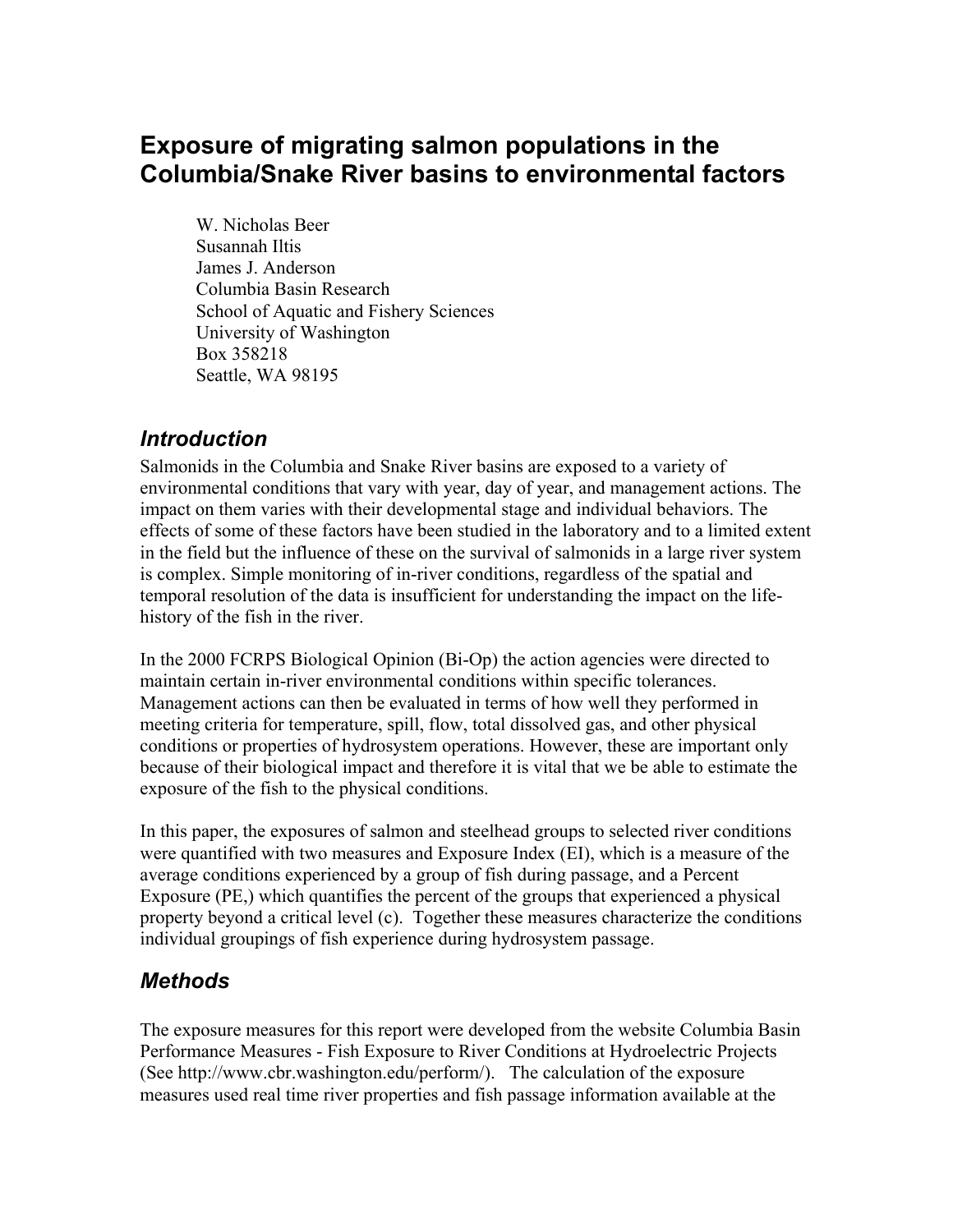DART data site (www.cbr.washington.edu/dart/dart.html). Note the information contained in DART is archived from daily downloads of information from the Fish Passage Center; the U.S. Army Corps of Engineers; and from the Pacific States Marine Fisheries Commission.

Exposure estimates can be made at any dam where water properties and fish passage were measured. Thus, the exposure of both juvenile and adult fish salmonids and steelhead to a number of water properties can be determined. This report evaluates the exposure of juvenile salmon and steelhead to four hydrosystem properties: temperature, flow, spill and total dissolved gas. Figure 1 graphically illustrates the calculation for the exposure of Snake River subyearling chinook to temperature at Lower Granite Dam. To calculate the exposure index daily temperature and fish passage numbers are used in the equation

$$
EI = \frac{\sum_{i=start}^{i=end} n_i \theta_i}{\sum_{i=start}^{i=end} n_i}
$$
 (1.1)

where  $n_i$  is the number of fish passing the dam at day *i* and  $\theta_i$  is the temperature on day *i*. For Figure 1  $EI = 19.43^{\circ}$  C. The summation is over all passage dates at the dam. The percent exposed *PE* defines the number of fish that passed when temperatures were above a critical value, which was set at  $18^{\circ}$  C in this example. For Figure 1  $PE = 61.3\%$ .

When any data were missing for any part of a calculation the data was omitted from the estimation of EI and PE. The entire grous was excluded from an analysis when greater than 10% of passage dates had missing data. This results in missing years in the results tables.

A vast number of queries are possible for various combinations of fish populations, locations, factors and critical values. In this analysis we used critical values consistent with 2000 Bi-Op targets or other critical values related to the biology of the fish and examined populations of interest. We tracked the exposure of multiple ESU groups including subyearling/yearling Snake River chinook, and Snake/Columbia steelhead to spill, flow, total dissolved gas, and temperature. We also examined the exposure of transported fish to temperature conditions.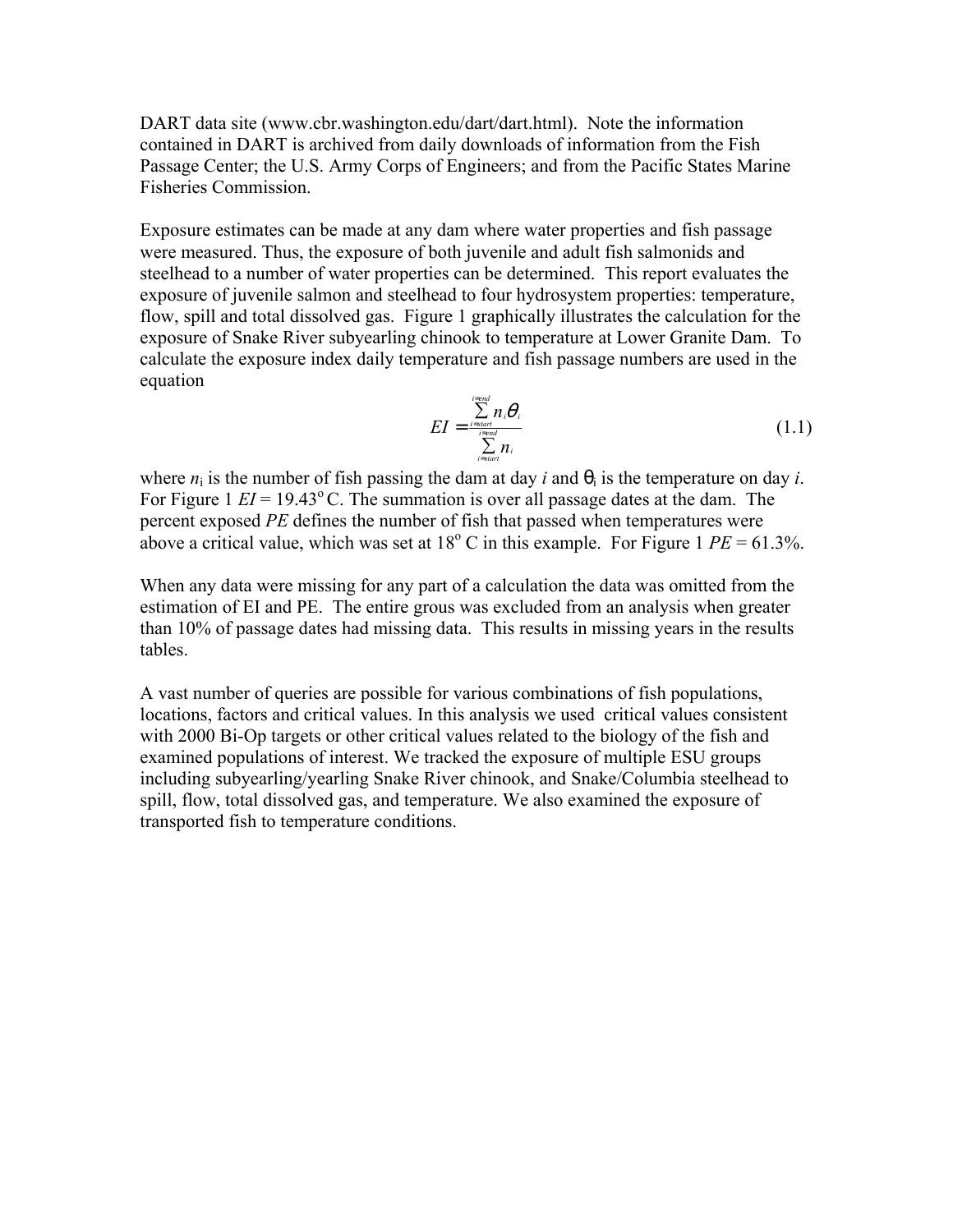

**Figure 1. Exposure of subyearling fish to temperature at Lower Granite Dam.**

The 2000 Bi-Op specified targets for flow, spill, TDG and temperature. Note that depending on the physical factor, "exposure" could be above or below the critical level. These are summarized in Table 1. This was pertinent for the computation of the proportion exposed. The intention was to compute the exposure to a hazardous condition such that if PE=1.0 then all fish in the population were exposed to the bad level of the factor.

**Table 1. Summary of exposure critical values. Proportion of run was adjusted above or below the critical value based on the hypothesized risk to survival. Some targets were specified as ranges and in these cases the lower value was chosen.** 

| Exposure factor | Critical value             |
|-----------------|----------------------------|
| Temperature     | $>18\degree$ C             |
| <b>Flow</b>     | < (Lower) Target Value     |
| Spill           | $\le$ (Lower) Target Value |
| TDG %           | ≥ 115%                     |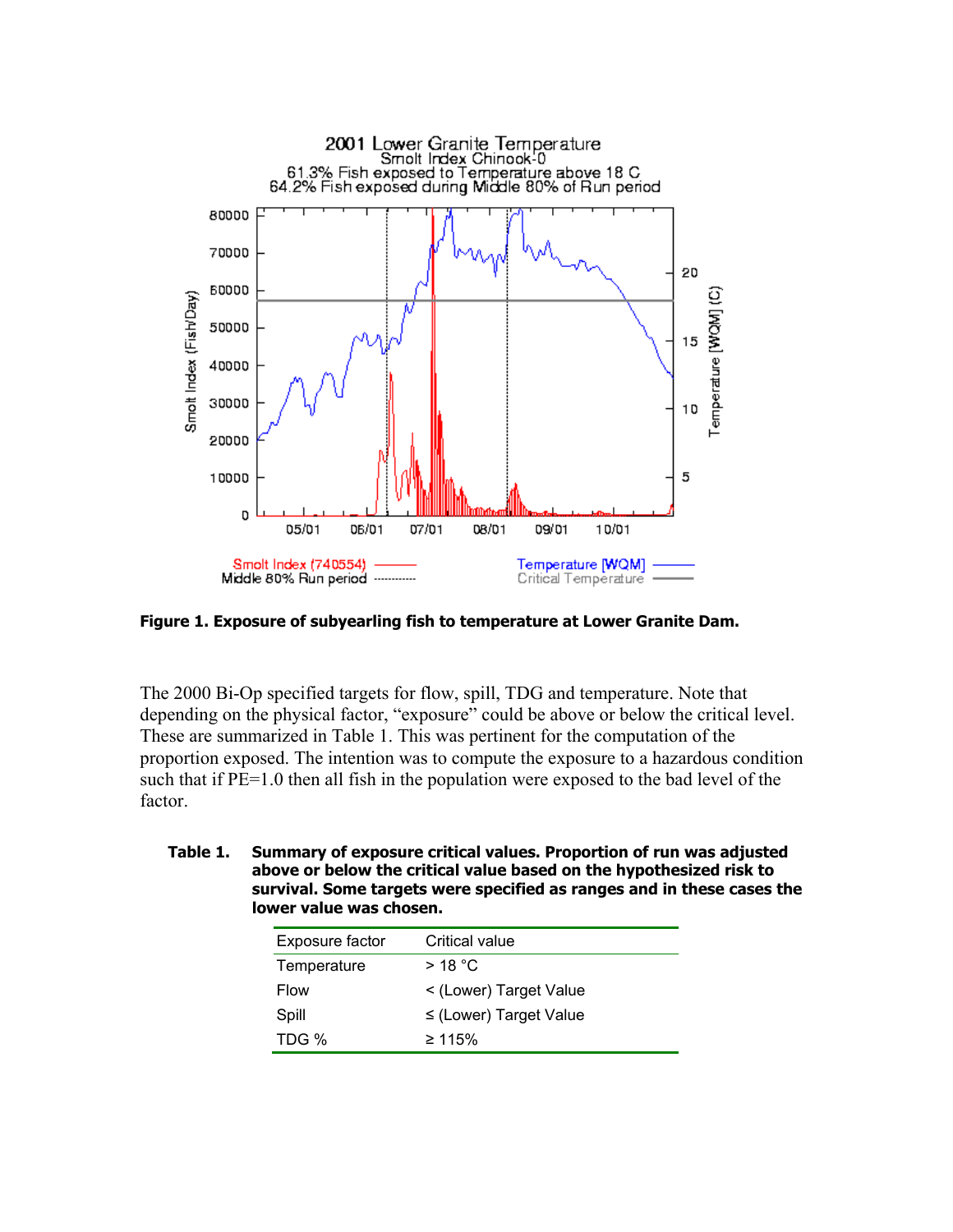### **Temperature**

Temperature Exposure Index was computed for fish at Lower Granite and McNary. The Exposure Index was computed for four ESU populations. According to Oregon and Washington state water quality standards, in general, human activities must not raise surface temperatures in the areas of interest above 20 °C. A benchmark of 18 °C was evaluated because of its biological significance to migrating/rearing salmonids (EPA 2003).

### **Flow**

Flow Exposure Index was determined for fish at Lower Granite and McNary dams. PITtagged ESU groups and corresponding Smolt Indices were analyzed for their exposure to spring and summer flows compared to the target ranges based on the criteria specified in the 2000 BiOP. Lower Granite Dam spring and summer targets are given in the tables below along with McNary spring targets.

Note that the flow targets change with season and the stocks span different seasons so the criteria may change during a population's passage. Exposures for Snake River subyearling chinook were therefore based on summer targets and the proportion that passed during the summer season was also reported. Other stocks' exposures were based on spring flow targets. The targets are described in the following tables.

#### **Table 2. Lower Granite Dam Target Spring Flows for April 3 - June 20 based on the April Final Forecast for April to July Runoff Volumes as specified in the 2000 BiOP.**

| Year | Period of April<br>Forecast | <b>Forecasted Runoff</b><br>Volume (MAF) | Flow Target (kcfs) |
|------|-----------------------------|------------------------------------------|--------------------|
| 1995 | $Jan$ -Jul $1$              | 27.4                                     | 100.0              |
| 1996 | Apr-Jul                     | 21.9                                     | 100.0              |
| 1997 | Apr-Jul                     | 32.4                                     | 100.0              |
| 1998 | Apr-Jul $^2$                | 17.4                                     | 90.3               |
| 1999 | Apr-Jul $^2$                | 26.2                                     | 100.0              |
| 2000 | Apr-Jul $^2$                | 19.2                                     | 97.0               |
| 2001 | Apr-Jul $^2$                | 10.0                                     | 85.0               |
| 2002 | Apr-Jul <sup>2</sup>        | 19.2                                     | 97.0               |

1. Forecast from FPC

2. Forecast from NWRFC.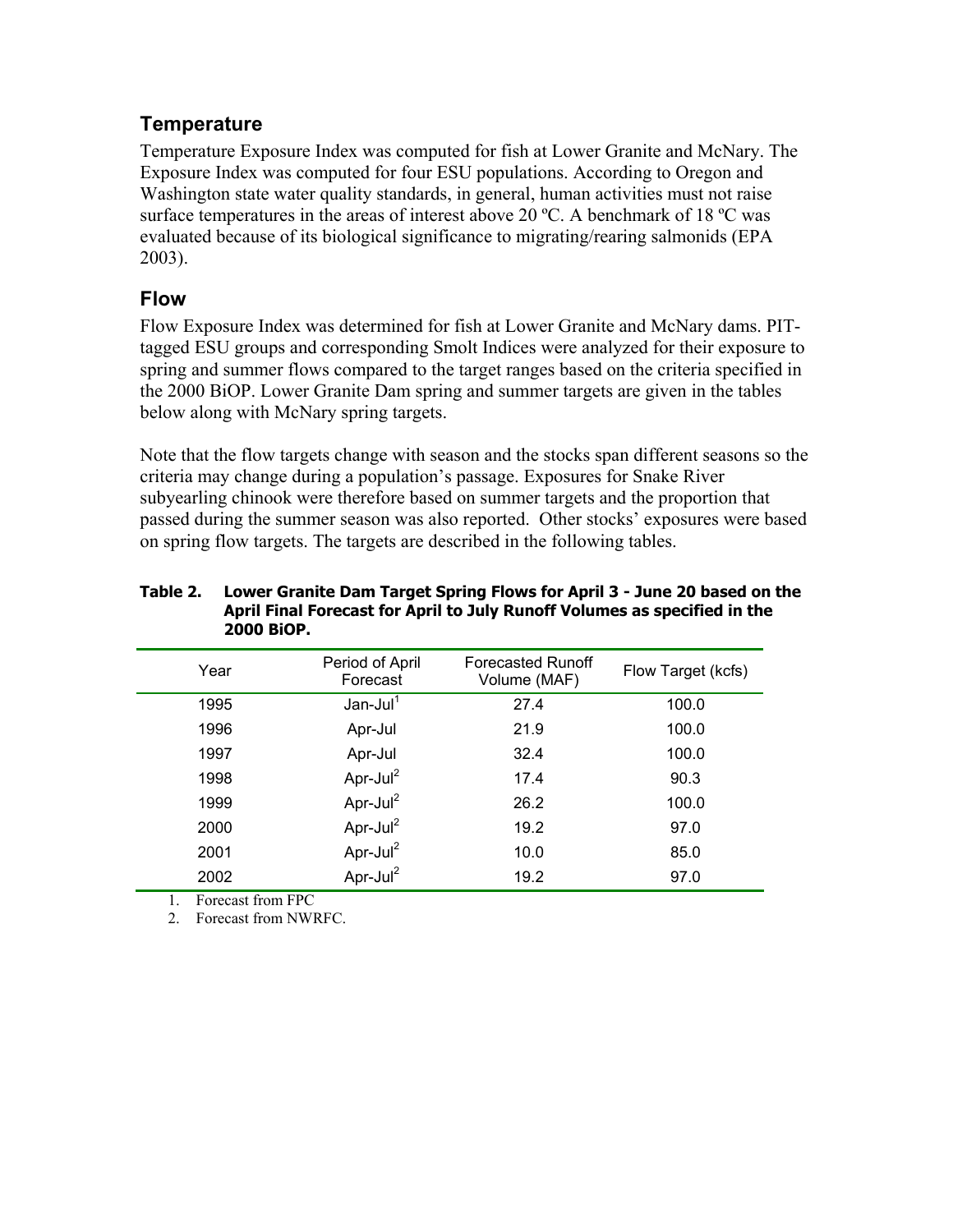|      | specified in the 2000 BIOP. |                                          |                    |
|------|-----------------------------|------------------------------------------|--------------------|
| Year | Period of June<br>Forecast  | <b>Forecasted Runoff</b><br>Volume (MAF) | Flow Target (kcfs) |
| 1995 | $Jan$ -Jul $1$              | 27.9                                     | 55.0               |
| 1996 | Apr-Jul $1$                 | 26.2                                     | 42.3               |
| 1997 | Apr-Jul $1$                 | 33.4                                     | 55.0               |
| 1998 | $Jan$ -Jul <sup>1</sup>     | 29.9                                     | 55.0               |
| 1999 | Apr-Jul <sup>2</sup>        | 25.5                                     | 54.0               |
| 2000 | Apr-Jul <sup>2</sup>        | 18.2                                     | 50.9               |
| 2001 | Apr-Jul <sup>2</sup>        | 10.8                                     | 50.0               |
| 2002 | Apr-Jul $^2$                | 18.1                                     | 50.9               |

#### **Table 3. Lower Granite Dam Target Summer Flows for June 21 – August 31 based on the June Final Forecast for April to July Runoff Volumes as specified in the 2000 BiOP.**

1. Forecast from FPC Weekly.

2. Forecast from NWRFC.

**Table 4. McNary Dam Target Spring Flows for April 10 - June 30 based on the April Final Forecast at The Dalles Dam for April to August Runoff Volumes as specified in the 2000 BiOP. The Summer Flow Target for July 1 – August 31 at McNary Dam was set at 200 kcfs as specified in the 2000 BiOP (9-58).** 

| Year | Period of April<br>Forecast | <b>Forecasted Runoff</b><br>Volume (MAF) | Flow Target (kcfs) |
|------|-----------------------------|------------------------------------------|--------------------|
| 1995 | $Jan$ -Jul <sup>1</sup>     | 99.6                                     | 260                |
| 1996 | Apr-Sep $1$                 | 104.0                                    | 260                |
| 1997 | $Apr-Sep1$                  | 133.0                                    | 260                |
| 1998 | Apr-Sep $2$                 | 82.1                                     | 227                |
| 1999 | Apr-Sep $2$                 | 119.0                                    | 260                |
| 2000 | Apr-Sep $2$                 | 98.2                                     | 260                |
| 2001 | Apr-Sep $2$                 | 52.6                                     | 220                |
| 2002 | $Ar-Sep2$                   | 92.8                                     | 260                |

1. Forecast from FPC Weekly.

2. Forecast from NWRFC.

## **Total Dissolved Gas**

TDG Exposure Index was computed for fish at Lower Granite and McNary dams. EI was computed for four ESU populations. In general, hydroperations allowed the TDG levels to reach 120% (spill cap) in the local tailrace. It was believed that the TDG would then be reduced to 115% by the time the water and fish reached the forebay of the next project downstream. However, the long-term goal for hydrosystem operations is to keep the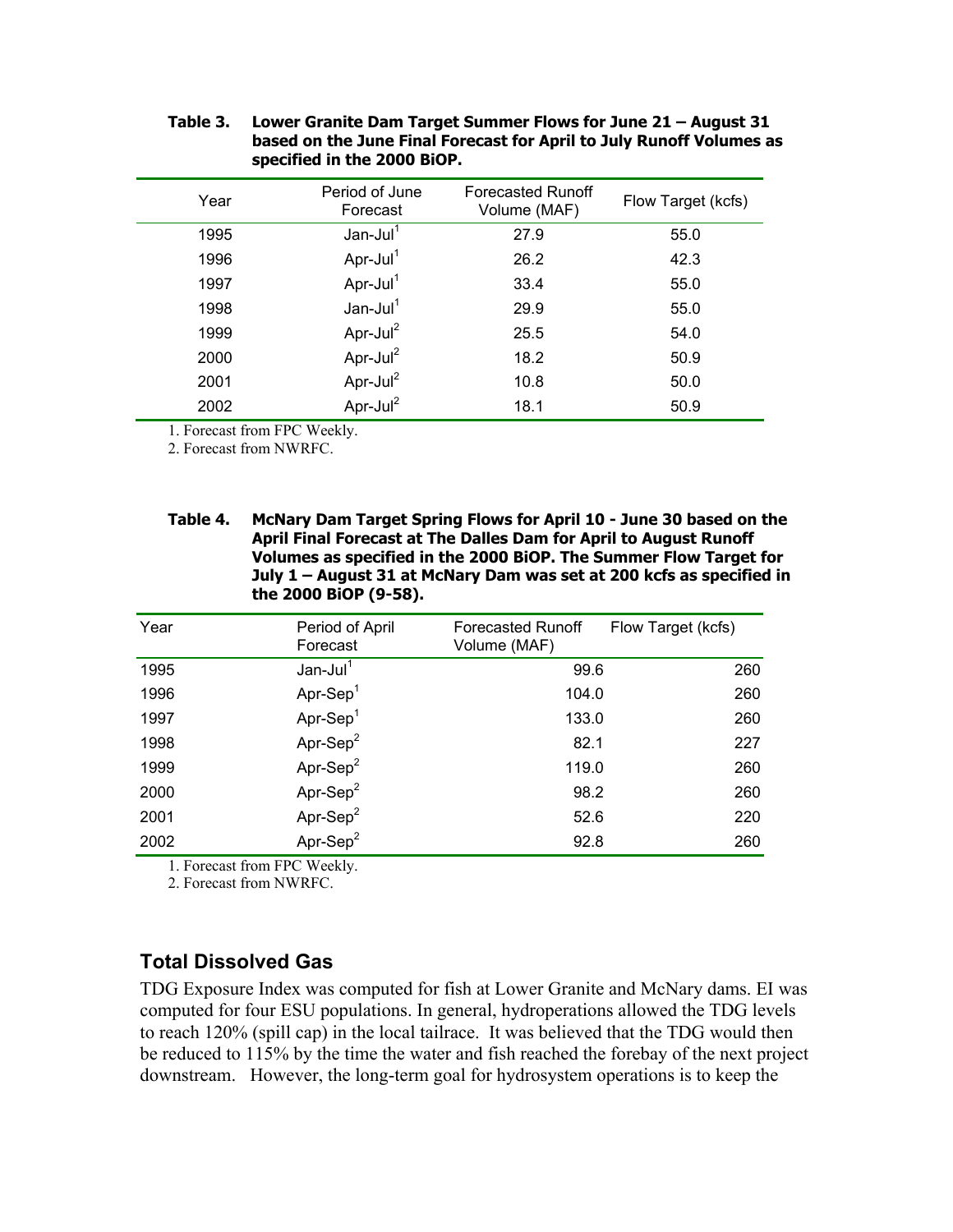TDG levels in the system below 110%. In this report we set the critical level at TDG  $=$ 115%.

## **Spill**

Spill Exposure Index was computed for fish at Lower Granite and McNary dams. EI was computed for four ESU populations. Table 5 gives the spill targets identified in the 2000 Bi-Op .

| r - - , - - - - - |                                 |                 |                                  |
|-------------------|---------------------------------|-----------------|----------------------------------|
| Project           | Spill target                    | Spill Hours     | <b>Limiting Factor</b>           |
| LWG until June 20 | 60 kcfs                         | $6$ pm – $6$ am | gas cap                          |
| LGS until June 20 | 45 kcfs                         | $6pm - 6am$     | gas cap                          |
| LMN until June 20 | 40 kcfs                         | 24 h            | gas cap                          |
| <b>IHR</b>        | 100 / 45 kcfs<br>night / day    | 24 h            | gas cap & adult passage<br>(day) |
| MCN until June 20 | $120 - 150$ kcfs                | $6pm - 6am$     | gas cap                          |
| <b>JDA</b>        | $85 - 160$ kcfs                 | 6pm – 6am       | gas cap / percentage             |
| <b>TDA</b>        | 40% of flow                     | 24 h            | Tailrace flow patterns           |
| <b>BON</b>        | 90–150 / 75 kcfs<br>night / day | 24 h            | gas cap / adult passage<br>(day) |

| Table 5. | <b>General guidelines for spill at Snake River and Lower Columbia</b> |
|----------|-----------------------------------------------------------------------|
|          | projects.                                                             |

Note that for Snake river subyearling chinook passage spanned different seasons and the criteria change during the population's exposure. Exposure reporting for these stocks was therefore based on summer targets and the proportion that passed during the spring season was also reported.

## **Transport**

The Transport Exposure Index is a special temperature exposure index for transported fish from Lower Granite Dam. The EI was computed for three smolt groups: Snake River steelhead, yearling chinook and subyearling chinook. The daily number of transported fish was computed as the sum of the fish barged and trucked from the facility on each day. Many fish are transported and the possible sites include Lower Granite Dam, Little Goose Dam, Lower Monumental Dam and McNary Dam.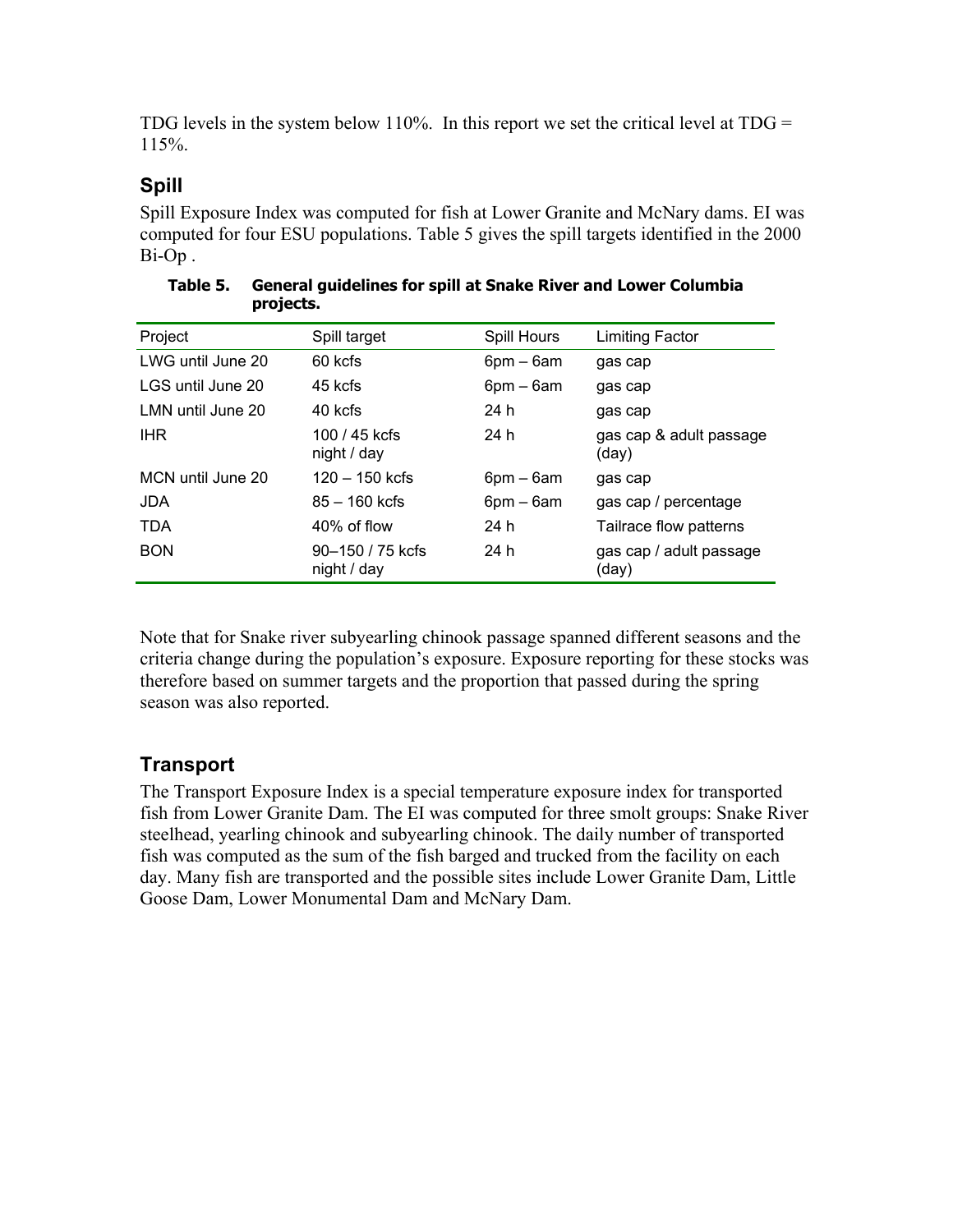### **ESUs: Exposure Indices and Exposure Proportions**

Each ESU stock is presented separately with summaries of PE and EI across four indices at two locations, McNary Dam (MCN) and Lower Granite Dam (LWG). To locate these results Table 6 cross-references their location.

|                                                    | Analysis             | LWG      | <b>MCN</b> | Dam<br>comparison |
|----------------------------------------------------|----------------------|----------|------------|-------------------|
| <b>Snake River</b><br>subyearling<br>chinook W     | Flow, Spill, °C, TDG | Table 7  | Table 8    | Table 9           |
| Snake River<br>yearling chinook                    | Flow, Spill, °C, TDG | Table 10 | Table 11   | Table 12          |
| <b>Snake River</b><br>steelhead                    | Flow, Spill, °C, TDG | Table 13 | Table 14   | Table 15          |
| Columbia River<br>steelhead                        | Flow, Spill, °C, TDG | N/A      | Table 16   | N/A               |
| <b>Snake River</b><br>transported<br><b>Smolts</b> | °C (Transport)       | Table 18 | N/A        | N/A               |

#### **Table 6. Exposure summary cross reference**

Subyearling chinook exposures (Table 7) at Lower Granite Dam were highly variable for flow and spill yet more predictable for temperature and TDG.

- PE $_{\text{Flow}}$  varied from 1% to 100%
- PE $_{\text{Spill}}$  varied from 0% to 100%.
- PE $_{Temp}$  varied from 44.3% to 86.2%.
- PE $_{\text{TDG}}$  was always less than 1 for the years when it could be computed.

Subyearling chinook exposures (Table 8) at McNary Dam were not as variable for flow and spill as they were at Lower Granite Dam, but the temperature and TDG was more predictable.

- PE $_{\text{Flow}}$  varied from near 30% to 89.8%
- PE $_{\text{Spill}}$  had only one non-0 value during 2000 (34%)
- PE $_{\text{Temp}}$  varied from 61.8% to 100%.
- PE<sub>TDG</sub> was always less than 10 except during 2002 (29.6%).

Between years, there was no significant correlation (based on linear regression) between the LWG measures upstream and the MCN measures downstream. (Table 9)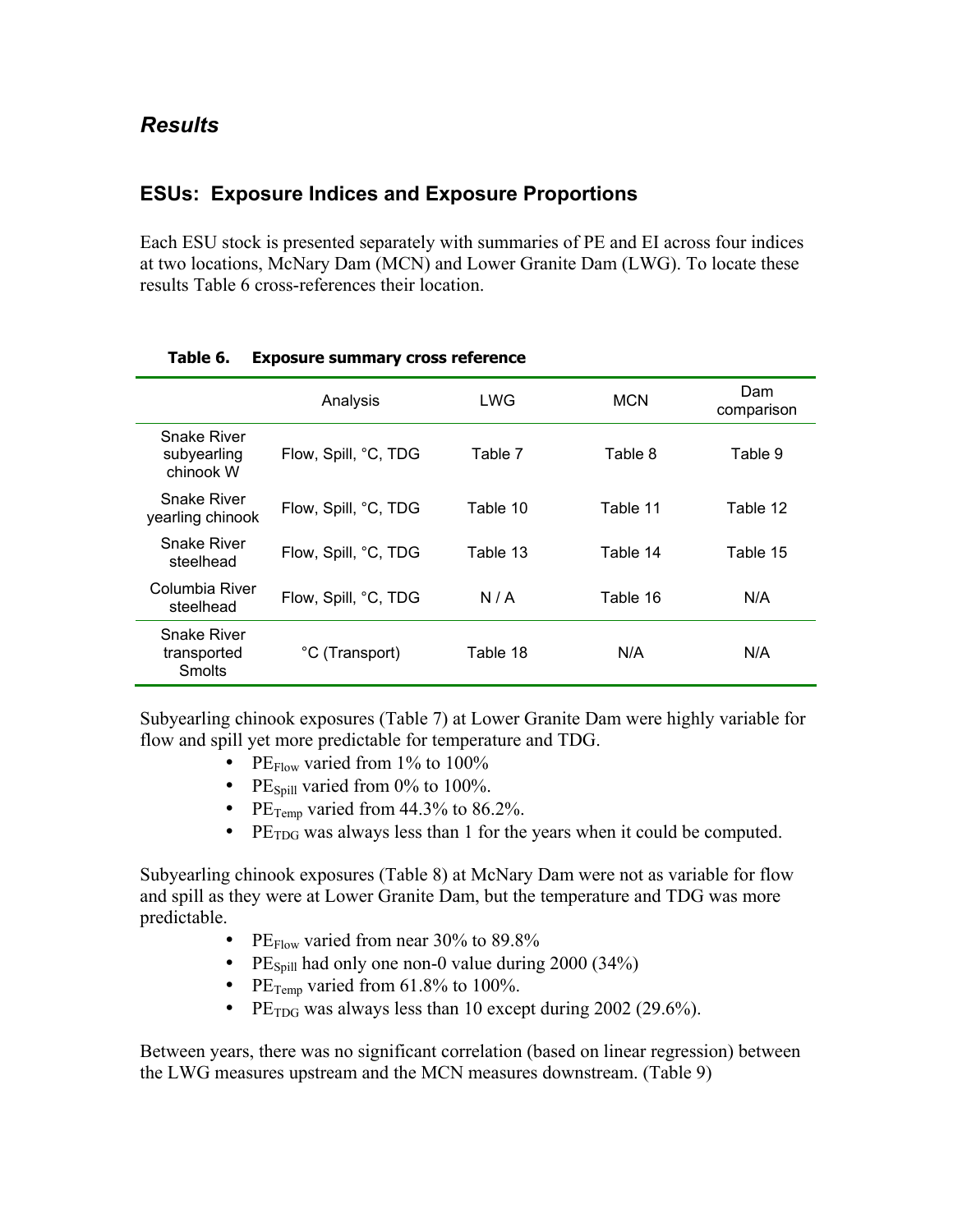| LWG<br>(summer) | N   | Fraction<br>during<br>Summer | <b>Flow</b><br>$KCFS < 50*$ |      | Spill<br>KCFS $\leq$ 30 $*$ |       | Temperature<br>°C > 18 |       | TDG $\geq 115\%$ |        |
|-----------------|-----|------------------------------|-----------------------------|------|-----------------------------|-------|------------------------|-------|------------------|--------|
|                 |     |                              | $PE(\% )$                   | EI   | $PE(\%)$                    | EI    | $PE(\%)$               | EI    | $PE(\% )$        | EI     |
| 1995            | 474 | 0.942                        | 52.1                        | 54.7 | 100.00                      | 16.63 | 78.50                  | 19.44 |                  |        |
| 1996            | 141 | 0.892                        | 50.9                        | 51.1 | 0.00                        | 73.16 | 68.80                  | 18.79 | $\mathbf 0$      | 103.5% |
| 1997            | 124 | 0.891                        | 1.0                         | 77.7 | 0.00                        | 78.96 | 57.30                  | 17.86 |                  |        |
| 1998            | 666 | 0.955                        | 11.2                        | 63.7 | 21.40                       | 52.03 | 82.30                  | 19.91 |                  |        |
| 1999            | 559 | 0.830                        | 42.9                        | 64.8 | 0.00                        | 53.10 | 61.40                  | 17.91 |                  |        |
| 2000            | 329 | 0.891                        | 96.0                        | 38.4 | 36.30                       | 29.18 | 77.30                  | 18.97 |                  |        |
| 2001            | 195 | 0.931                        | 100.0                       | 26.1 |                             |       | 86.20                  | 21.34 | 1                | 107.1% |
| 2002            | 493 | 0.961                        | 59.2                        | 54.1 | 42.10                       | 36.84 | 44.30                  | 18.22 |                  |        |
| Average         |     | 0.912                        | 51.7                        | 53.8 | 28.54                       | 48.56 | 69.51                  | 19.06 | 0.5              | 105.3% |

### **Table 7. Snake River subyearling chinook exposures at Lower Granite Dam. N is the number of fish in the calculation**

\* Flow and spill targets varied by season and location.

| <b>MCN</b><br>(summer) | N   | Fraction<br>during<br>Summer | <b>Flow</b><br>$KCFS < 200*$ |       | Spill<br>KCFS $\leq 60$ * |        | Temperature<br>$\degree$ C > 18 |       | Gas<br>TDG ≥ 115% |        |
|------------------------|-----|------------------------------|------------------------------|-------|---------------------------|--------|---------------------------------|-------|-------------------|--------|
|                        |     |                              | $PE(\%)$                     | EI    | $PE(\% )$                 | EI     | $PE(\%)$                        | EI    | $PE(\% )$         | EI     |
| 1995                   |     | 1.000                        | 87.3                         | 159.8 |                           |        |                                 |       |                   |        |
| 1996                   | 21  | 1.000                        | 30.0                         | 198.6 |                           |        | 100.0                           | 20.15 | 0                 | 108.6% |
| 1997                   | 18  | 1.000                        | 46.7                         | 219.1 |                           |        | 83.4                            | 19.27 | 5.5               | 108.6% |
| 1998                   | 349 | 0.850                        | 72.1                         | 182.4 | 0.0                       | 149.19 | 82.3                            | 20.46 | 4.8               | 109.9% |
| 1999                   | 128 | 0.871                        | 29.7                         | 227.1 | 0.0                       | 150.32 | 61.8                            | 18.63 | 1.5               | 111.0% |
| 2000                   | 226 | 0.607                        | 89.8                         | 170.6 | 34.0                      | 62.75  | 56.2                            | 18.09 | 0                 | 108.7% |
| 2001                   | 57  |                              |                              |       |                           |        | 86.0                            | 19.94 |                   |        |
| 2002                   | 375 | 0.855                        | 37.0                         | 209.0 | 0.0                       | 152.73 | 69.4                            | 18.73 | 29.6              | 112.8% |
| Average                |     | 0.898                        | 61.6                         | 195.2 | 8.5                       | 128.75 | 77.0                            | 19.32 | 6.9               | 109.9% |

### **Table 8. Snake River subyearling chinook exposures at McNary Dam**

\* Flow and spill targets varied by season and location.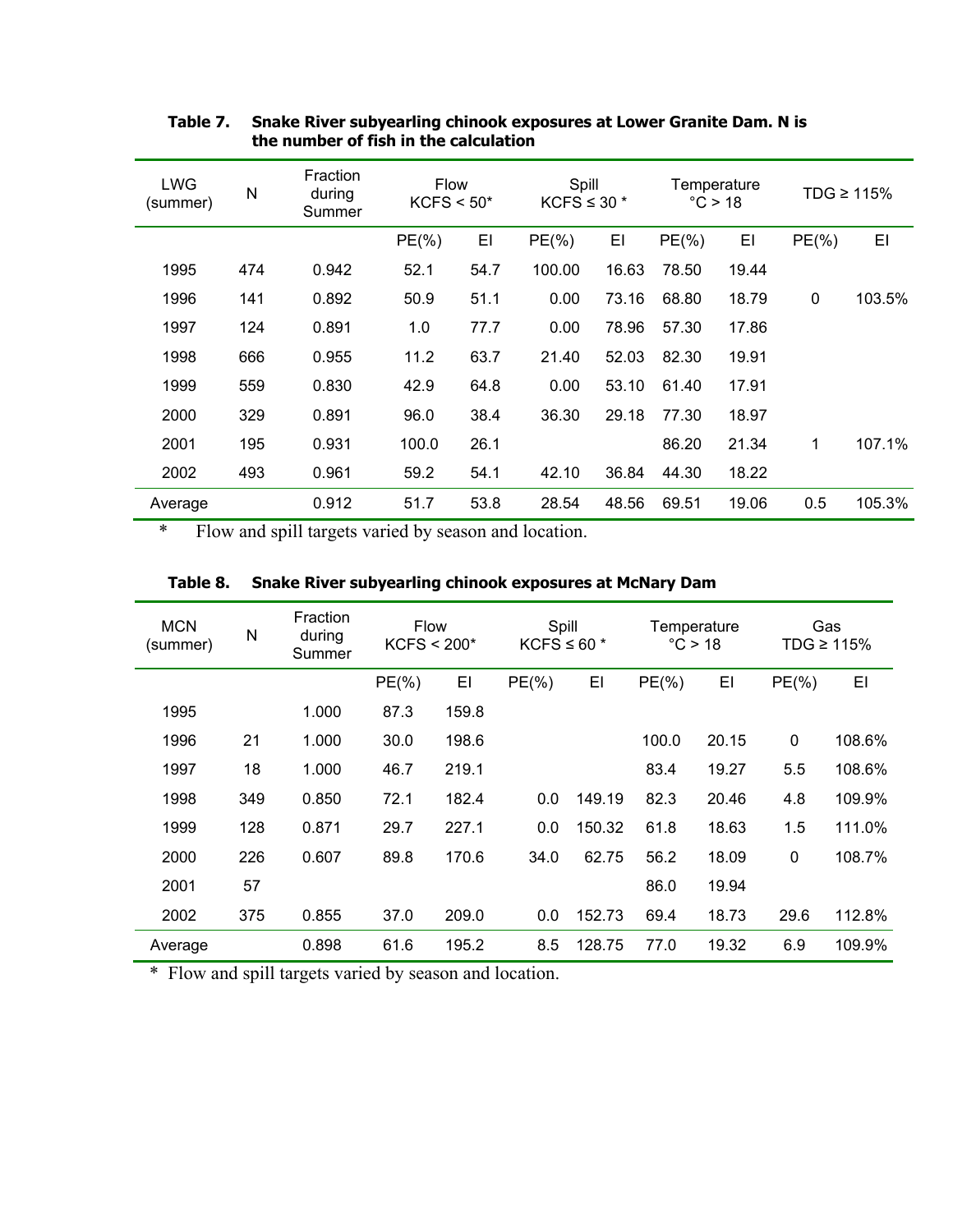| Performance<br>Measure | Exposure factor | # years | $R^2$  | р     |
|------------------------|-----------------|---------|--------|-------|
| $EI_{Flow}$            | <b>Flow</b>     | 7       | 0.366  | 0.15  |
| El <sub>Spill</sub>    | Spill           | 4       | 0.568  | 0.246 |
| $El$ <sub>Temp</sub>   | Temperature     | 7       | 0.294  | 0.208 |
| $PE$ Flow              | <b>Flow</b>     | 7       | 0.0831 | 0.531 |
| PE <sub>Spill</sub>    | Spill           | 4       | 0.162  | 0.597 |
| $PE$ Temp              | Temperature     | 7       | 0.0407 | 0.665 |

**Table 9. Correlation of Snake River subyearling chinook exposures at McNary Dam to exposures at Lower Granite Dam.** 

Yearling chinook exposures (Table 10) at Lower GraniteDam were highly variable for flow and spill, but the temperature and TDG seeweremore predictable.

- PE $_{\text{Flow}}$  varied from near <2% to 95.2%
- PE $_{\text{Snill}}$  varied from 1% to 100%
- PE $_{Temp}$  varied from 1.3% to 10%.
- PE<sub>TDG</sub> was always  $\leq 4\%$ .

Yearling chinook exposures (Table 11) at McNary Dam were much less variable for flow and spill than at Lower Granite Dam. The temperature exposure was very low and stable but the TDG was much greater than at Lower Granite Dam and compared to the Chin-0 exposures.

- PE $_{\text{Flow}}$  varied from near 0% to 47%
- PE $_{\text{Spill}}$  varied from 0% to 15%
- PE $_{\text{Temp}}$  varied from 1% to 7%.
- PE $_{\text{TDG}}$  varied from 10.2% to 76%.

| <b>LWG</b> | N     | Fraction<br>during<br>Summer | <b>Flow</b><br>$KCFS < 85*$ |       | Spill<br>KCFS $\leq$ 30 $*$ |       | Temperature<br>$\degree$ C > 18 |       | TDG $\geq 115\%$ |        |
|------------|-------|------------------------------|-----------------------------|-------|-----------------------------|-------|---------------------------------|-------|------------------|--------|
|            |       |                              | $PE(\%)$                    | EI    | $PE(\%)$                    | EI    | $PE(\%)$                        | EI    | $PE(\%)$         | EI     |
| 1995       | 11289 | 0.116                        | 44.6                        | 92.9  | 100.00                      | 9.77  | 6.70                            | 11.85 |                  |        |
| 1996       | 2853  | 0.080                        | 1.7                         | 131.3 | 21.40                       | 50.68 | 4.90                            | 10.01 | 3.5              | 106.4% |
| 1997       | 1316  | 0.130                        | 10.2                        | 151.8 | 30.30                       | 48.41 | 6.60                            | 10.55 |                  |        |
| 1998       | 9406  | 0.128                        | 44.4                        | 94.5  | 64.40                       | 22.99 | 10.00                           | 12.14 |                  |        |
| 1999       | 9966  | 0.091                        | 8.0                         | 118.5 | 1.00                        | 42.56 | 5.20                            | 11.11 |                  |        |
| 2000       | 9484  | 0.113                        | 21.5                        | 94.5  | 91.90                       | 24.39 | 9.30                            | 12.02 |                  |        |
| 2001       | 19517 | 0.015                        | 95.2                        | 54.4  |                             |       | 1.30                            | 11.97 | $\mathbf 0$      | 103.0% |
| 2002       | 6953  | 0.164                        | 47.3                        | 88.2  | 69.40                       | 29.80 | 4.50                            | 11.04 |                  |        |
| Average    |       | 0.105                        | 34.1                        | 103.2 | 54.06                       | 32.66 | 6.06                            | 11.34 | 1.75             | 104.7% |

**Table 10. Snake River yearling chinook exposures at Lower Granite Dam** 

\* Flow and spill targets varied by season and location.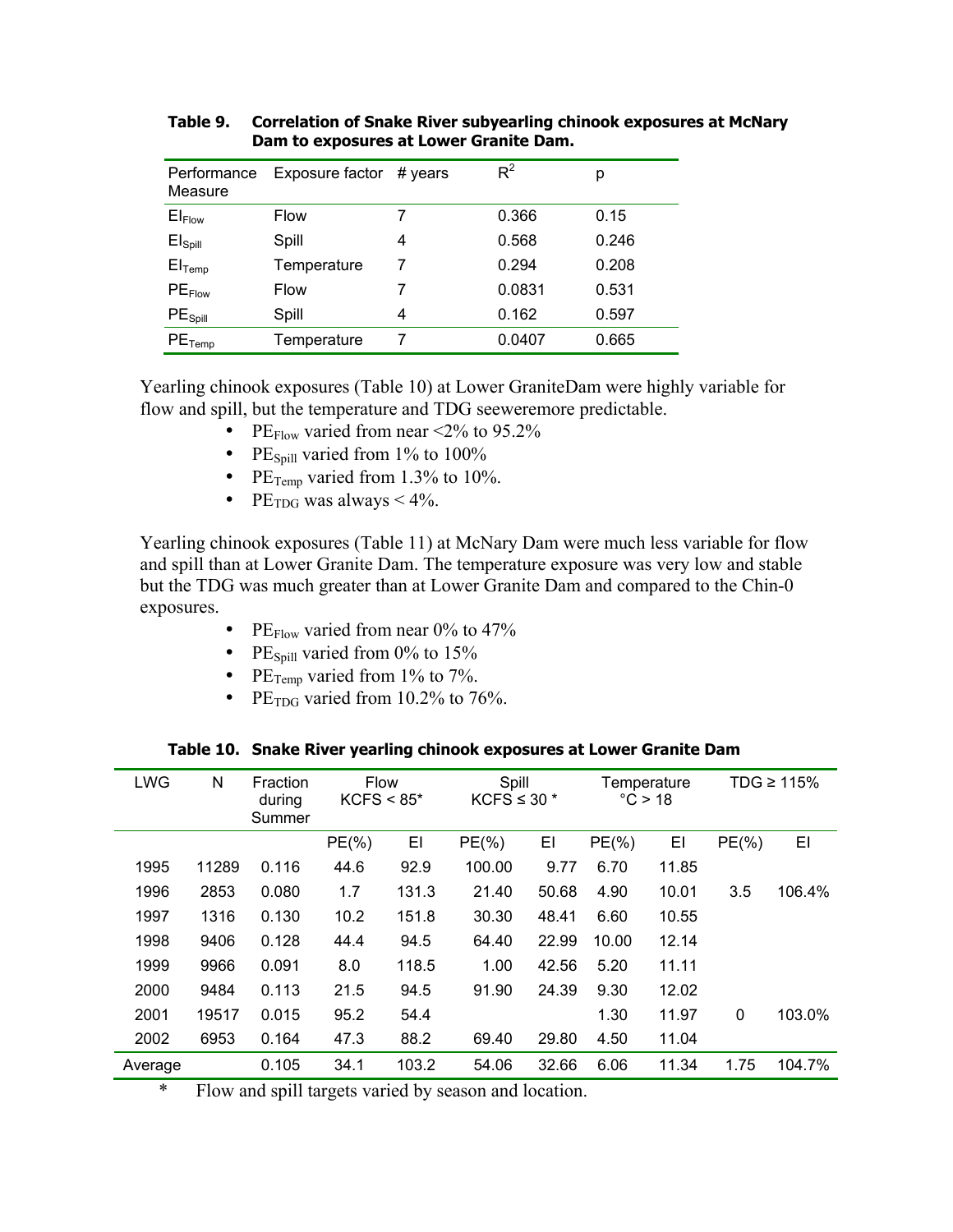Between years, there was a significant correlation (based on linear regression) between the LWG measures upstream and the MCN measures downstream for some of the exposure indices (Table 12) most notably, the Flow and Temperature exposure indices and the proportion exposed to flows. This relationship was similar to that of the Snake River steelhead (Table 15).

| <b>MCN</b> | N     | Fraction<br>during<br>Summer | <b>Flow</b><br>$KCFS < 220*$ |       | Spill<br>KCFS $\leq 60$ * |        | Temperature<br>°C > 18 |       | TDG $\geq 115\%$ |        |
|------------|-------|------------------------------|------------------------------|-------|---------------------------|--------|------------------------|-------|------------------|--------|
|            |       |                              | $PE(\%)$                     | EI    | $PE(\% )$                 | EI     | $PE(\% )$              | EI    | $PE(\%)$         | ΕI     |
| 1995       | 12759 | 0.067                        | 23.7                         | 243.2 | 4.40                      | 96.79  | 7.40                   | 12.88 | 16.10            | 110.8% |
| 1996       | 2160  | 0.024                        | 0.0                          | 346.9 | 0.00                      | 180.05 | 2.30                   | 9.97  | 76.00            | 116.8% |
| 1997       | 279   | 0.085                        | 0.0                          | 427.7 | 0.00                      | 258.94 | 6.90                   | 11.43 | 74.90            | 116.3% |
| 1998       | 6672  | 0.076                        | 27.8                         | 265.8 | 0.40                      | 111.68 | 7.50                   | 13.20 | 29.60            | 113.1% |
| 1999       | 12391 | 0.016                        | 2.4                          | 283.3 | 2.30                      | 127.63 | 1.00                   | 11.07 | 17.30            | 112.2% |
| 2000       | 14843 | 0.032                        | 13.2                         | 263.3 | 2.30                      | 108.17 | 3.30                   | 12.52 | 17.70            | 112.4% |
| 2001       | 8637  |                              |                              |       |                           |        | 2.30                   | 14.71 |                  |        |
| 2002       | 11556 | 0.039                        | 47.0                         | 239.2 | 15.00                     | 88.98  | 3.00                   | 11.82 | 10.20            | 111.9% |
| Average    |       | 0.042                        | 26.8                         | 295.6 | 3.49                      | 138.89 | 4.21                   | 12.20 | 34.54            | 113.4% |

**Table 11. Snake River yearling chinook exposures at McNary Dam** 

\* Flow and spill targets varied by season and location.

#### **Table 12. Correlation of Snake River yearling chinook exposures at McNary Dam to exposures at Lower Granite Dam.**

| Performance<br>Measure | Exposure factor | $# \vee$ years | $R^2$ | P        |
|------------------------|-----------------|----------------|-------|----------|
| $EI_{Flow}$            | <b>Flow</b>     | 7              | 0.931 | 0.000429 |
| El <sub>Spill</sub>    | Spill           |                | 0.567 | 0.0506   |
| $El$ <sub>Temp</sub>   | Temperature     | 8              | 0.745 | 0.00577  |
| $PE$ Flow              | <b>Flow</b>     | 7              | 0.853 | 0.00295  |
| PE <sub>Spill</sub>    | Spill           | 7              | 0.114 | 0.459    |
| $PE$ <sub>Temp</sub>   | Temperature     | 8              | 0.335 | 0.133    |

Snake River steelhead exposures (Table 13) at Lower Granite Dam were highly variable for flow and spill. The temperature and TDG exposures were very low and stable.

- PE $_{\text{Flow}}$  varied from 1.1% to 92.9%
- PE $_{\text{Spill}}$  varied from ~0% to 100%
- PE $_{Temp}$  was always <1%
- PE<sub>TDG</sub> was  $\leq 7\%$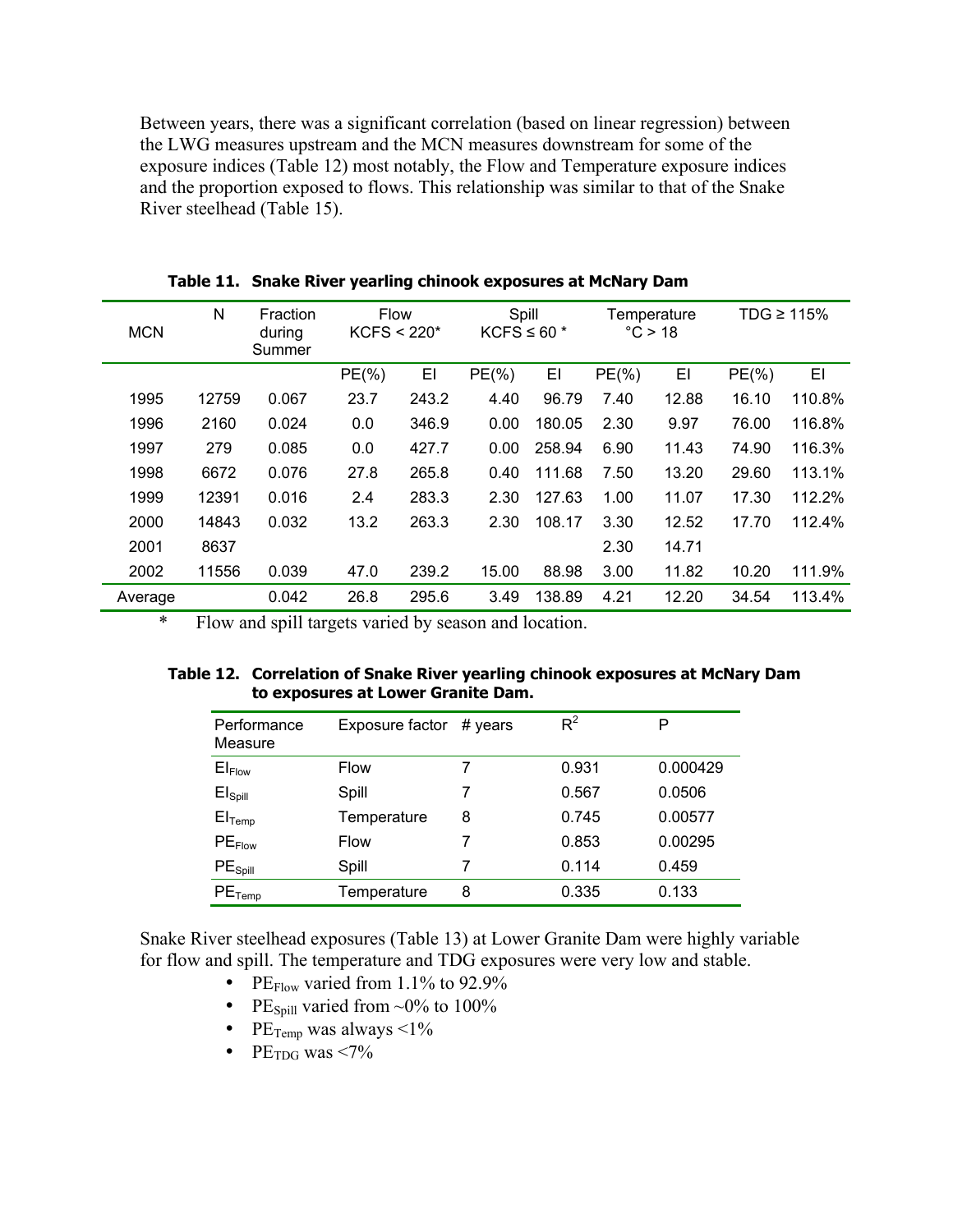Snake River steelhead exposures (Table 14) at McNary Dam were less variable for flow and spill than at Lower Granite Dam. The temperature exposure was low and stable but TDG exposures were very variable like chinook.

- PE $_{\text{Flow}}$  varied from 0% to 31.5%
- PE $_{\text{Spill}}$  varied from 0% to 12.6%
- PE $_{Temp}$  was always <1%
- PE<sub>TDG</sub> varied from 19.5% to  $80.4\%$

| <b>LWG</b> | N     | Fraction<br>during<br>Summer | <b>Flow</b><br>$KCFS < 85*$ |       | Spill<br>KCFS $\leq$ 30 $*$ |       | Temperature<br>$\degree$ C > 18 |       | TDG $\geq 115\%$ |        |
|------------|-------|------------------------------|-----------------------------|-------|-----------------------------|-------|---------------------------------|-------|------------------|--------|
|            |       |                              | $PE(\% )$                   | EI    | $PE(\% )$                   | EI    | $PE(\% )$                       | EI    | $PE(\% )$        | EI     |
| 1995       | 2987  | 0.002                        | 31.3                        | 95.3  | 100.00                      | 12.02 | 0.10                            | 10.59 |                  |        |
| 1996       | 1788  | 0.001                        | 2.0                         | 132.0 | 32.40                       | 45.88 | 0.00                            | 9.44  | 7.00             | 107.8% |
| 1997       | 2435  | 0.001                        | 1.1                         | 165.2 | 9.10                        | 50.07 | 0.10                            | 9.26  |                  |        |
| 1998       | 4971  | 0.001                        | 28.6                        | 105.7 | 55.90                       | 27.72 | 0.10                            | 11.48 |                  |        |
| 1999       | 3535  | 0.000                        | 5.4                         | 114.5 | 0.10                        | 39.69 | 0.00                            | 10.66 |                  |        |
| 2000       | 7986  | 0.001                        | 23.7                        | 93.5  | 95.30                       | 23.67 | 0.10                            | 10.98 |                  |        |
| 2001       | 13624 | 0.005                        | 92.9                        | 61.2  |                             |       | 0.50                            | 11.48 | 0.00             | 102.0% |
| 2002       | 5347  | 0.005                        | 45.4                        | 89.1  | 69.60                       | 28.98 | 0.10                            | 9.65  |                  |        |
| Average    |       | 0.002                        | 28.8                        | 107.1 | 51.77                       | 32.58 | 0.12                            | 10.44 | 3.50             | 104.9% |

**Table 13. Snake River steelhead exposures at Lower Granite Dam** 

\* Flow and spill targets varied by season and location.

| <b>MCN</b> | N    | Fraction<br>during<br>Summer | Flow<br>$KCFS < 220*$ |       | Spill<br>KCFS $\leq 60$ * |        | Temperature<br>$\degree$ C > 18 |       | TDG $\geq 115\%$ |        |
|------------|------|------------------------------|-----------------------|-------|---------------------------|--------|---------------------------------|-------|------------------|--------|
|            |      |                              | $PE(\%)$              | EI    | $PE(\% )$                 | EI     | $PE(\% )$                       | EI    | $PE(\% )$        | EI     |
| 1995       | 863  | 0.005                        | 23.3                  | 238.0 | 11.00                     | 94.67  | 0.50                            | 12.18 | 21.20            | 111.4% |
| 1996       | 541  | 0.000                        | 0.0                   | 346.9 | 0.00                      | 177.34 | 0.00                            | 9.85  | 80.40            | 116.9% |
| 1997       | 459  | 0.000                        | 0.5                   | 427.6 | 0.40                      | 258.76 | 0.00                            | 10.26 | 80.10            | 117.0% |
| 1998       | 1447 | 0.000                        | 8.4                   | 305.4 | 2.80                      | 141.06 | 0.10                            | 12.61 | 24.00            | 112.8% |
| 1999       | 2717 | 0.000                        | 5.1                   | 286.2 | 5.00                      | 129.35 | 0.00                            | 11.42 | 36.70            | 113.2% |
| 2000       | 6892 | 0.000                        | 3.0                   | 282.7 | 0.00                      | 121.47 | 0.10                            | 11.15 | 19.50            | 112.5% |
| 2001       | 2602 | 0.000                        |                       |       |                           |        | 0.30                            | 14.81 |                  |        |
| 2002       | 6224 | 0.001                        | 31.5                  | 251.3 | 12.60                     | 101.21 | 0.20                            | 11.10 | 21.80            | 112.6% |
| Average    |      | 0.001                        | 21.5                  | 305.4 | 4.54                      | 146.27 | 0.15                            | 11.67 | 40.53            | 113.8% |

**Table 14. Snake River steelhead exposures at McNary Dam** 

\* Flow and spill targets varied by season and location.

Between years, there was a significant correlation (based on linear regression) between the LWG measures upstream and the MCN measures downstream for some of the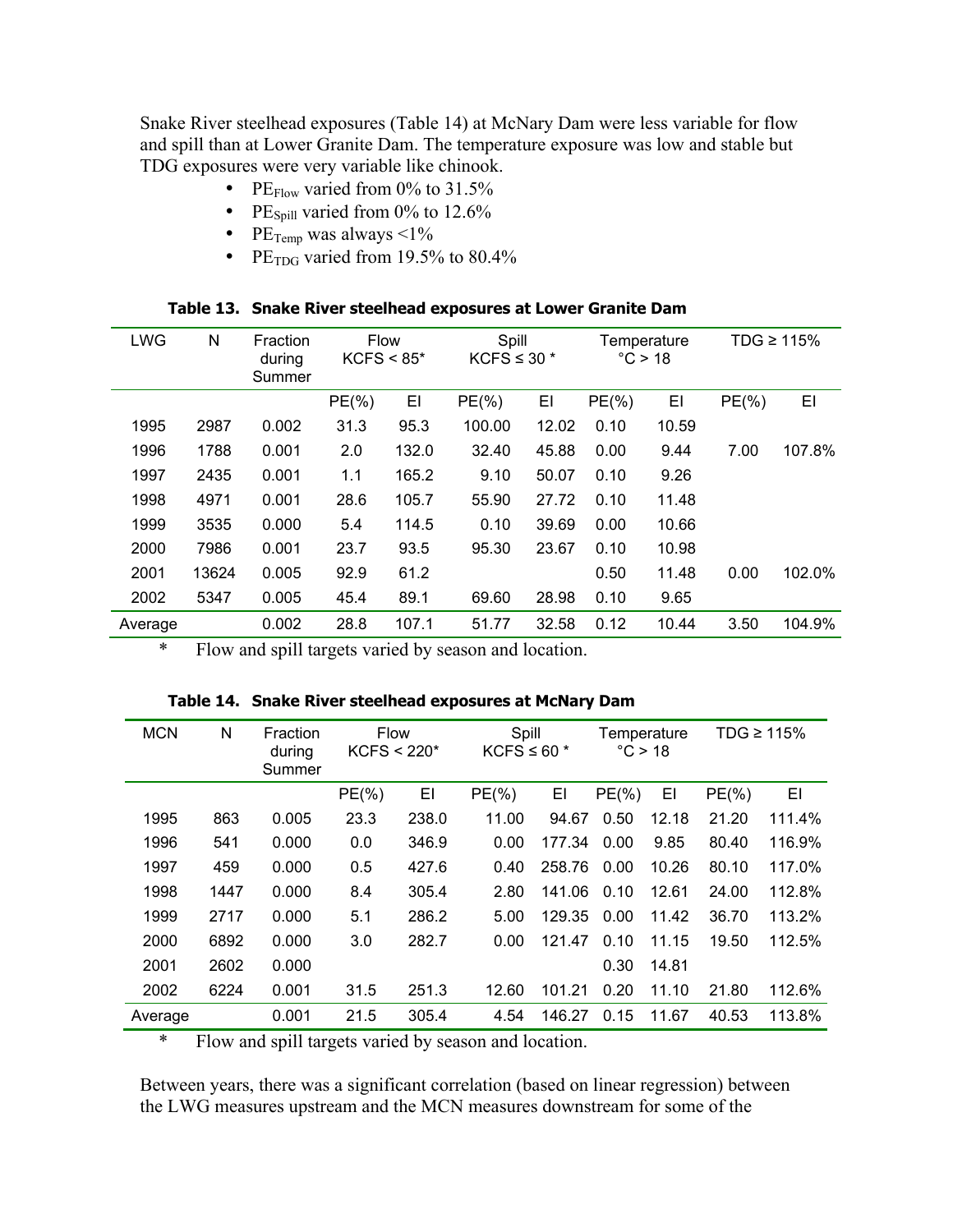exposure indices (Table 15) most notably, the Flow and Temperature exposure indices and the proportion exposed to flows. This relationship was similar to that of the wild yearling chinook (Table 12).

| Performance<br>Measure | Exposure factor | $# \vee$ years | $R^2$ | Р        |
|------------------------|-----------------|----------------|-------|----------|
| El <sub>Flow</sub>     | <b>Flow</b>     | 7              | 0.92  | 0.000628 |
| El <sub>Spill</sub>    | Spill           |                | 0.674 | 0.0235   |
| $El$ <sub>Temp</sub>   | Temperature     | 8              | 0.667 | 0.0134   |
| $PE$ Flow              | <b>Flow</b>     |                | 0.747 | 0.0121   |
| PE <sub>Spill</sub>    | Spill           | 7              | 0.152 | 0.387    |
| $PE$ Temp              | Temperature     | 8              | 0.21  | 0.253    |

**Table 15. Correlation of Snake River steelhead exposures at McNary Dam to exposures at Lower Granite Dam.** 

Columbia River steelhead exposures (Table 16) at McNary Dam were generally low for flow and spill except in 2002. The temperature exposure was low and stable but TDG exposures were variable like the Snake River steelhead and chinook.

- P<sub>Flow</sub> varied from 0% to 47.6%
- P<sub>Spill</sub> varied from  $0\%$  to 15.8%
- P<sub>Temp</sub> was always  $\leq 1\%$
- P<sub>TDG</sub> varied from  $7.1\%$  to  $93.3\%$

| <b>MCN</b> | N    | Fraction<br>during<br>Summer | <b>Flow</b><br>$KCFS < 220*$ |       | Spill<br>KCFS $\leq 60$ * |        | Temperature<br>°C > 18 |       | TDG<br>≥ 115% |        |
|------------|------|------------------------------|------------------------------|-------|---------------------------|--------|------------------------|-------|---------------|--------|
|            |      |                              | $PE(\%)$                     | EI    | $PE(\% )$                 | EI     | $PE(\%)$               | EI    | $PE(\% )$     | EI     |
| 1995       | 144  | 0.000                        | 9.8                          | 259.9 | 0.60                      | 111.49 | 0.70                   | 14.16 | 56.20         | 114.4% |
| 1996       | 116  | 0.000                        | 0.0                          | 343.0 | 0.00                      | 184.42 | 0.00                   | 10.53 | 88.70         | 117.9% |
| 1997       | 75   | 0.000                        | 0.0                          | 441.0 | 0.00                      | 269.20 | 0.00                   | 11.13 | 93.30         | 118.6% |
| 1998       | 108  | 0.000                        | 1.9                          | 316.2 | 0.00                      | 150.30 | 0.00                   | 12.79 | 37.00         | 113.4% |
| 1999       | 5289 | 0.000                        | 0.0                          | 274.9 | 0.00                      | 123.54 | 0.00                   | 11.46 | 22.10         | 113.1% |
| 2000       | 3100 | 0.000                        | 13.3                         | 252.5 | 0.00                      | 102.76 | 0.00                   | 12.75 | 13.50         | 112.0% |
| 2001       | 186  | 0.010                        |                              |       |                           |        | 0.00                   | 15.12 |               |        |
| 2002       | 210  | 0.001                        | 47.6                         | 237.3 | 15.80                     | 86.45  | 1.00                   | 11.79 | 7.10          | 112.3% |
| Average    |      | 0.000                        | 21.6                         | 303.5 | 2.34                      | 146.88 | 0.21                   | 12.47 | 45.41         | 114.5% |
|            |      |                              |                              |       | .                         |        |                        |       |               |        |

**Table 16. Columbia river steelhead exposures at McNary Dam** 

\* Flow and spill targets varied by season and location.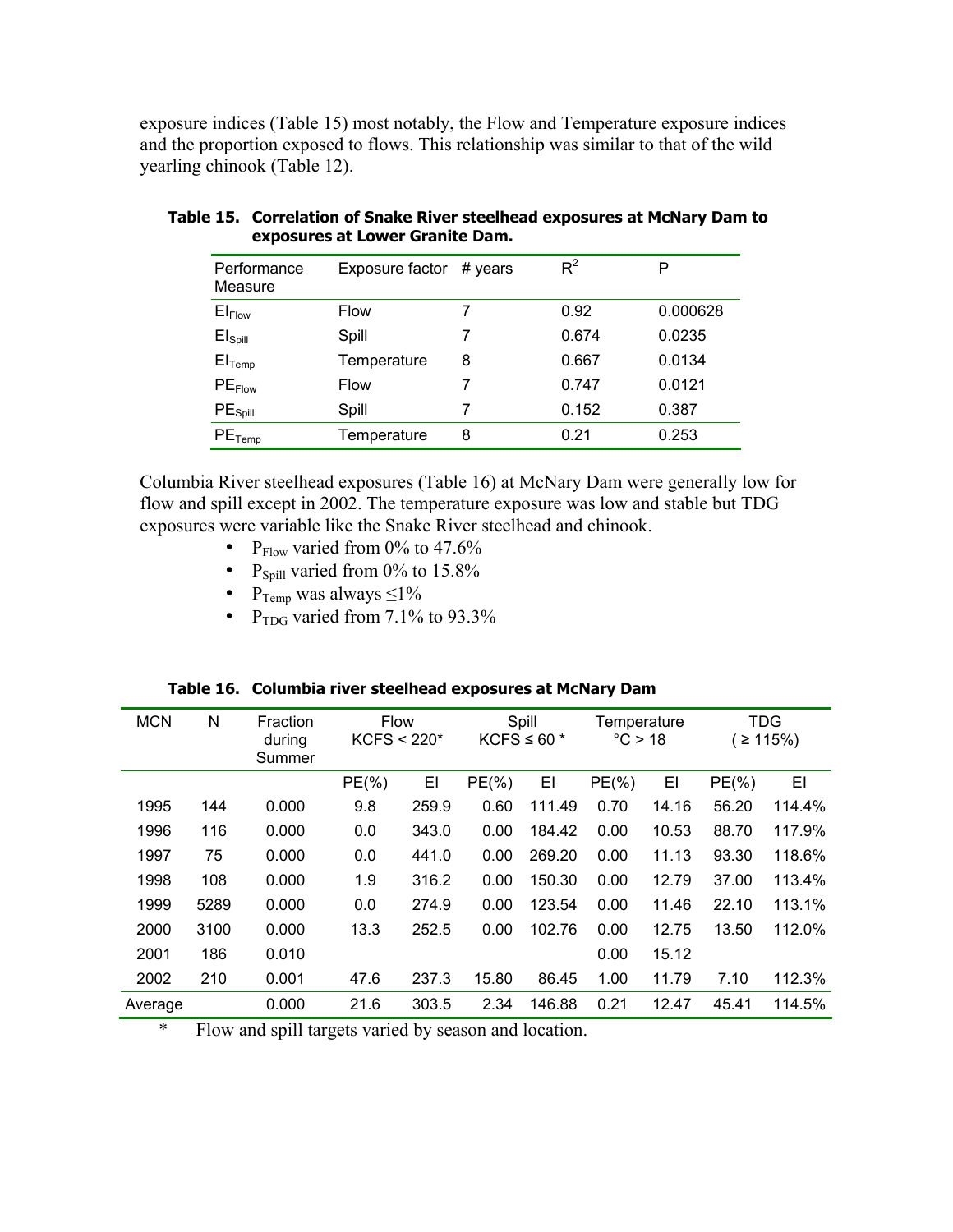Columbia River steelhead exposures at McNary Dam were generally the same as for the Snake River steelhead across years (Table 17). Most notably, all the EI measures were correlated ( $p < .008$  and  $R^2 > 0.78$ ).

| Performance<br>Measure | Exposure factor | $# \vee$ years | $R^2$ | P        |
|------------------------|-----------------|----------------|-------|----------|
| $EI_{Flow}$            | <b>Flow</b>     | 7              | 0.938 | 0.000337 |
| El <sub>Spill</sub>    | Spill           | 7              | 0.959 | 0.000117 |
| $El$ <sub>Temp</sub>   | Temperature     | 8              | 0.817 | 0.00205  |
| EI <sub>TDG</sub>      | TDG             | 7              | 0.785 | 0.00792  |
| $PE$ Flow              | <b>Flow</b>     | 7              | 0.667 | 0.025    |
| PE <sub>Spill</sub>    | Spill           | 7              | 0.483 | 0.0829   |
| $PE$ <sub>Temp</sub>   | Temperature     | 8              | 0.35  | 0.122    |
| PE <sub>TDG</sub>      | TDG             | 7              | 0.743 | 0.0126   |

**Table 17. Correlation of exposure measures from Columbia River and Snake River steelhead at McNary Dam.** 

Exposure of transported fish to temperature could be enumerated in a variety of ways. Fish may be transported from Lower Granite Dam (LWG), Little Goose Dam, Lower Monumental Dam, and McNary Dam (MCN). Presented here are Transport Temperature Exposure Index ( $EI_{TT}$ ) and Proportion Exposed to 18<sup>o</sup>C ( $PE_{18}$ ) results for LWG and MCN in (Table 18 and Table 19 respectively). Transported fish may include ESU fish but are generally hatchery fish (note the large numbers). Conditions along the Snake River were generally similar, so the  $EI_{TT}$  for the transported fish was comparable for fish from those transport sites. Fish transported from McNary may have had a significantly different exposure. The numbers of smolts within a species transported at a site varied over three orders of magnitude (chinook smolt transport at MCN declined from 1038133 smolts in 2001 to 912 smolts in 2002).

On average > 90% of all transported subyearling chinook smolts were transported from MCN. The  $EI_{TT}$  never varied by more than 1.6 $\degree$ C along the three Snake transport sites except during 1996 when it varied by 2.5 $^{\circ}$ C. The MCN EI<sub>TT</sub> never expanded the withinyear range by more than  $0.8^{\circ}$ C. EI<sub>TT</sub> at LWG varied from 17.2 $^{\circ}$ C to 19.8 $^{\circ}$ C, and PE<sub>18</sub> was always over 50%. EI<sub>TT</sub> at LWG varied from 17.2°C to 19.6°C, and PE<sub>18</sub> varied from 31 to 97%.

On average < 5% of all transported yearling chinook smolts were transported from MCN. The  $EI_{TT}$  never varied by more than 1.1<sup>o</sup>C along the three Snake transport sites. However, the MCN  $EI_{TT}$  increased the range of exposures up to an additional 8.1 $^{\circ}$ C. For example, during 1995, the  $EI_{TT}$ 's were 10.7, 11.4, and 11.3°C for the three Snake River sites LWG, LGS, and LMN respectively while the MCN  $EI_{TT}$  was 19.6°C. This was probably due to the significantly later arrivals of Columbia River yearling chinook at MCN than their Snake River counterparts. Transported yearling chinook smolts at LWG were essentially never exposed to temperatures over  $18^{\circ}C$  (PE<sub>18</sub> always < 1%).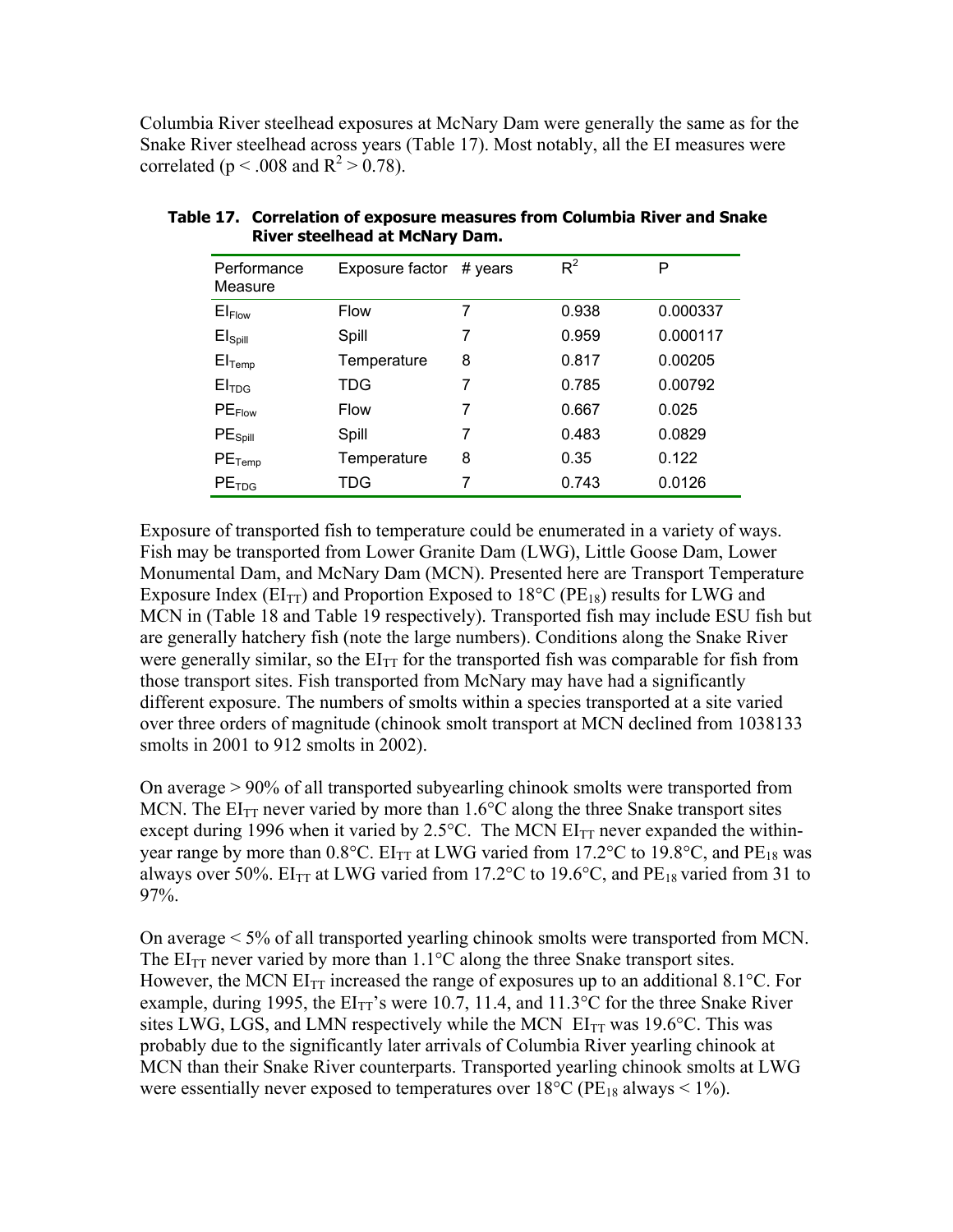On average < 1% of all transported steelhead smolts were transported from MCN. The  $EI_{TT}$  never varied by more than 1.8°C within a year along the Snake River but the MCN  $EI_{TT}$  increased the range of exposures up to an additional 7.7°C. This was probably due to a similar timing phenomenon as the yearling chinook smolts. Transported steelhead smolts at LWG were essentially never exposed to temperatures over  $18^{\circ}$ C (PE<sub>18</sub> always  $<$ 3%).

| <b>LWG</b> | Subyearling chinook<br>Smolt<br>°C > 18 |           |      | Yearling chinook Smolt | °C > 18 |           | <b>Steelhead Smolt</b><br>°C > 18 |           |      |
|------------|-----------------------------------------|-----------|------|------------------------|---------|-----------|-----------------------------------|-----------|------|
|            | N                                       | $PE(\% )$ | EI   | N                      | EI      | $PE(\% )$ | N                                 | $PE(\% )$ | EI   |
| 1995       | 28855                                   | 84.6      | 19.6 | 3494989                | 10.7    | 0.4       | 5529188                           | 0.3       | 11.0 |
| 1996       | 15742                                   | 78.2      | 18.9 | 511896                 | 9.3     | 0.2       | 4464286                           | 0.3       | 9.2  |
| 1997       | 87012                                   | 77.4      | 18.7 | 276030                 | 9.6     | 0.1       | 4180848                           | 0.3       | 9.8  |
| 1998       | 78791                                   | 81.7      | 19.8 | 1491002                | 11.4    | 0.6       | 4953688                           | 0.3       | 11.8 |
| 1999       | 254497                                  | 52.9      | 17.2 | 2044083                | 10.4    | 0.1       | 3087704                           | 0.3       | 10.7 |
| 2000       | 678555                                  | 76.1      | 19.0 | 2331432                | 11.1    | 0.5       | 4812764                           | 0.8       | 11.4 |
| 2001       | 736032                                  | 61.2      | 19.4 | 1874673                | 11.7    | 0.2       | 5307342                           | 2.8       | 12.0 |
| 2002       | 624303                                  | 64.1      | 18.8 | 1495285                | 10.0    | 0.1       | 1631778                           | 0.3       | 10.1 |

**Table 18. Transported Smolt exposures to temperature at Lower Granite Dam** 

| Table 19. Transported Smolt exposures to temperature at McNary Dam |  |  |
|--------------------------------------------------------------------|--|--|
|                                                                    |  |  |

| <b>MCN</b> | Subyearling chinook<br>Smolt |                  |      | Yearling chinook Smolt | $\degree$ C > 18 |          | Steelhead Smolt<br>°C > 18 |          |      |  |
|------------|------------------------------|------------------|------|------------------------|------------------|----------|----------------------------|----------|------|--|
|            |                              | $\degree$ C > 18 |      |                        |                  |          |                            |          |      |  |
|            | N                            | $PE(\%)$         | EI   | N                      | EI               | $PE(\%)$ | N                          | $PE(\%)$ | ΕI   |  |
| 1995       | 5401928                      | 97.2             | 19.6 | 19022                  | 19.6             | 96.6     | 1125                       | 83.4     | 19.3 |  |
| 1996       | 2877220                      | 61.5             | 18.4 | 23620                  | 14.6             | 4.5      | 9610                       | 9.2      | 14.9 |  |
| 1997       | 5209575                      | 45.3             | 17.9 | 26207                  | 13.5             | 0.8      | 26417                      | 1.8      | 13.6 |  |
| 1998       | 7948128                      | 66.7             | 19.1 | 37341                  | 15.9             | 11.5     | 10960                      | 3.2      | 14.7 |  |
| 1999       | 3432467                      | 31               | 17.2 | 3761                   | 16.4             | 12.1     | 4975                       | 25.0     | 16.9 |  |
| 2000       | 8484780                      | 72.5             | 18.6 | 26011                  | 17.9             | 50.4     | 10749                      | 50.7     | 18.0 |  |
| 2001       | 10112402                     | 68.4             | 18.9 | 1038133                | 15.4             | 3.5      | 239039                     | 2.7      | 15.0 |  |
| 2002       | 2090815                      | 97.2             | 19.6 | 912                    | 18.9             | 90.9     | 1098                       | 82.5     | 18.3 |  |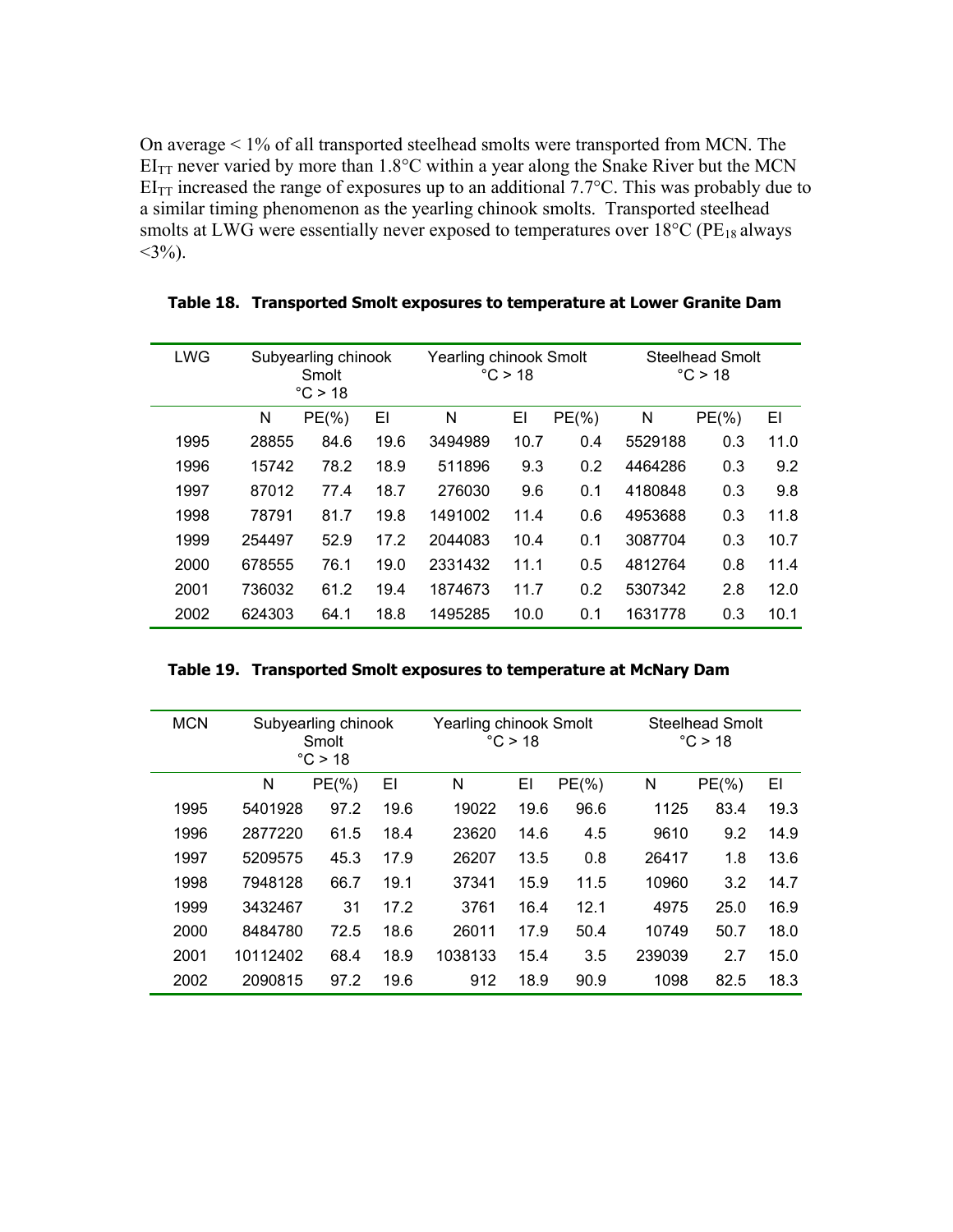## *Discussion*

This analysis illustrated there were significant differences in the exposure of different stocks in different years. Of particular significance was the difference in the spill exposure indices. In 1995, 100% of the Snake River ESU yearling chinook pass through the Snake River with spills below the spill target, while in 1999 only 1% of the fish were exposed to conditions below the target spill.

The largest difference between the ESU groups was in the exposure to temperature which was a factor that changed predictably over the season. The Snake River subyearling ESU migrated relatively late in the season and consequentially had  $EI > 18^{\circ}$ C whereas the other stocks did not.

This report of ESU exposure to in-river physical conditions illustrates the variety and variability of conditions that fish may encounter in hydrosystem passage. Interpretation of these results will depend on the hypothesized impact of the exposures on the fish. Although further analysis on this is warranted this report provides a snapshot of the conditions experienced by salmon during their hydrosystem migration.

# *References*

- CBR (Columbia Basin Research). Dart River Environment. Seattle, WA. 2003. Online. University of Washington. Available: http://www.cbr.washington.edu/dart/river.html. April 15, 2003.
- EPA. 2003. U.S. Environmental Protection Agency. EPA Region 10 Guidelines for Pacific Northwest State and Tribal Temperature Water Quality Standards. EPA 910-B-03-002. Region 10 Office of Water, Seattle, WA.
- National Marine Fisheries Service. 2000. Endangered Species Act Section 7 Biological opinion on the Reinitiation of Consultation on Operation of the Federal Columbia River Power System, Including the Juvenile Fish Transportation Program, and 19 Bureau of Reclamation Projects in the Columbia Basin: NOAA Fisheries.

# *Appendix*

The following graphs depict the Exposure Indices for the Snake River stocks across the eight years of study from 1995 to 2002 relative to the exposure target as they move from the upstream site at Lower Granite Dam ("LWG") to the downstream site at McNary Dam ("MCN"). For example, in almost all years the subyearling Temperature Exposure Index was above the target (18 °C) or very slightly below whereas the yearling Temperature Exposure Index was well below the target at both LWG and MCN. Arrows show the trend from upstream to downstream but are omitted if there was insufficent information or the difference was too small to depict.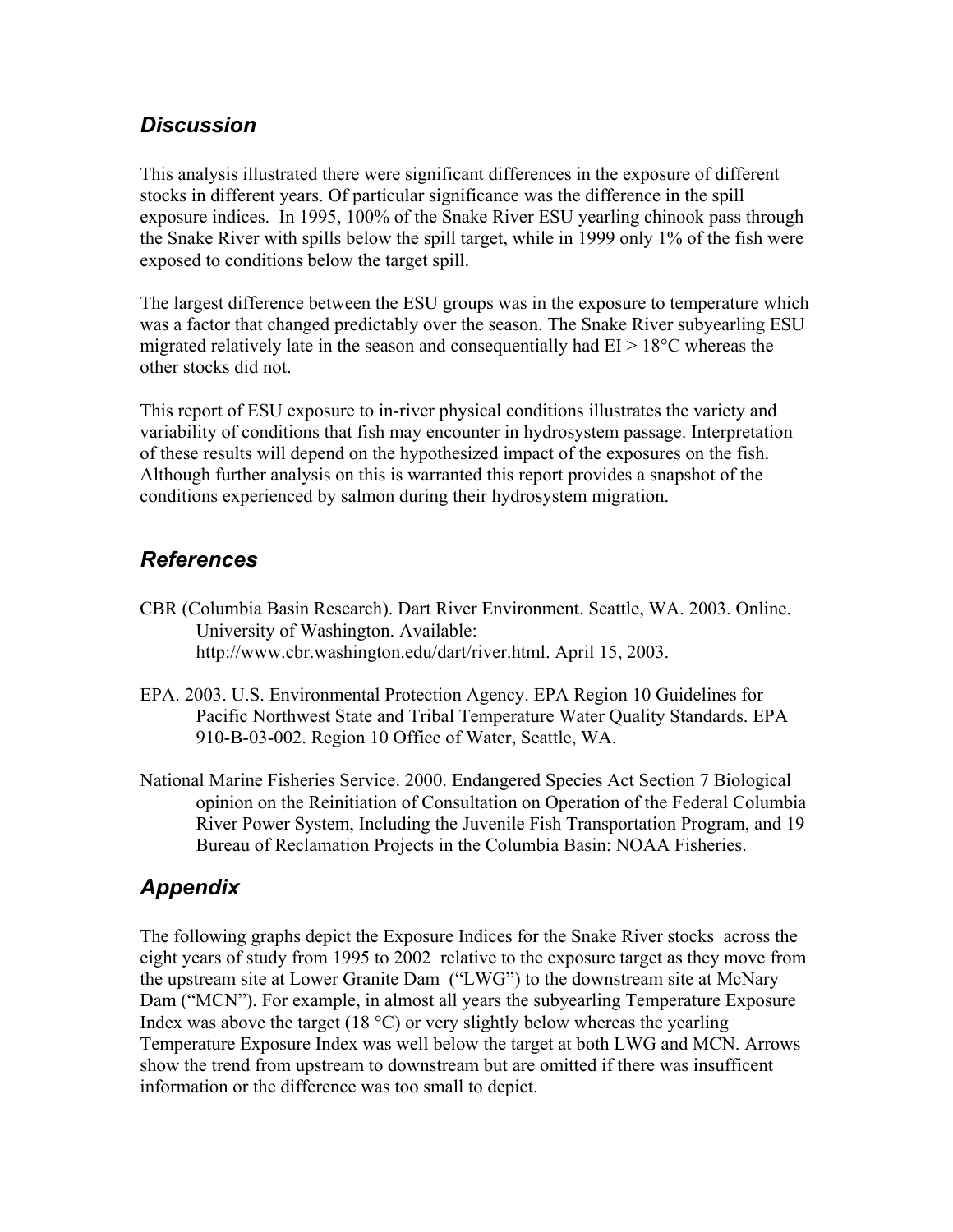